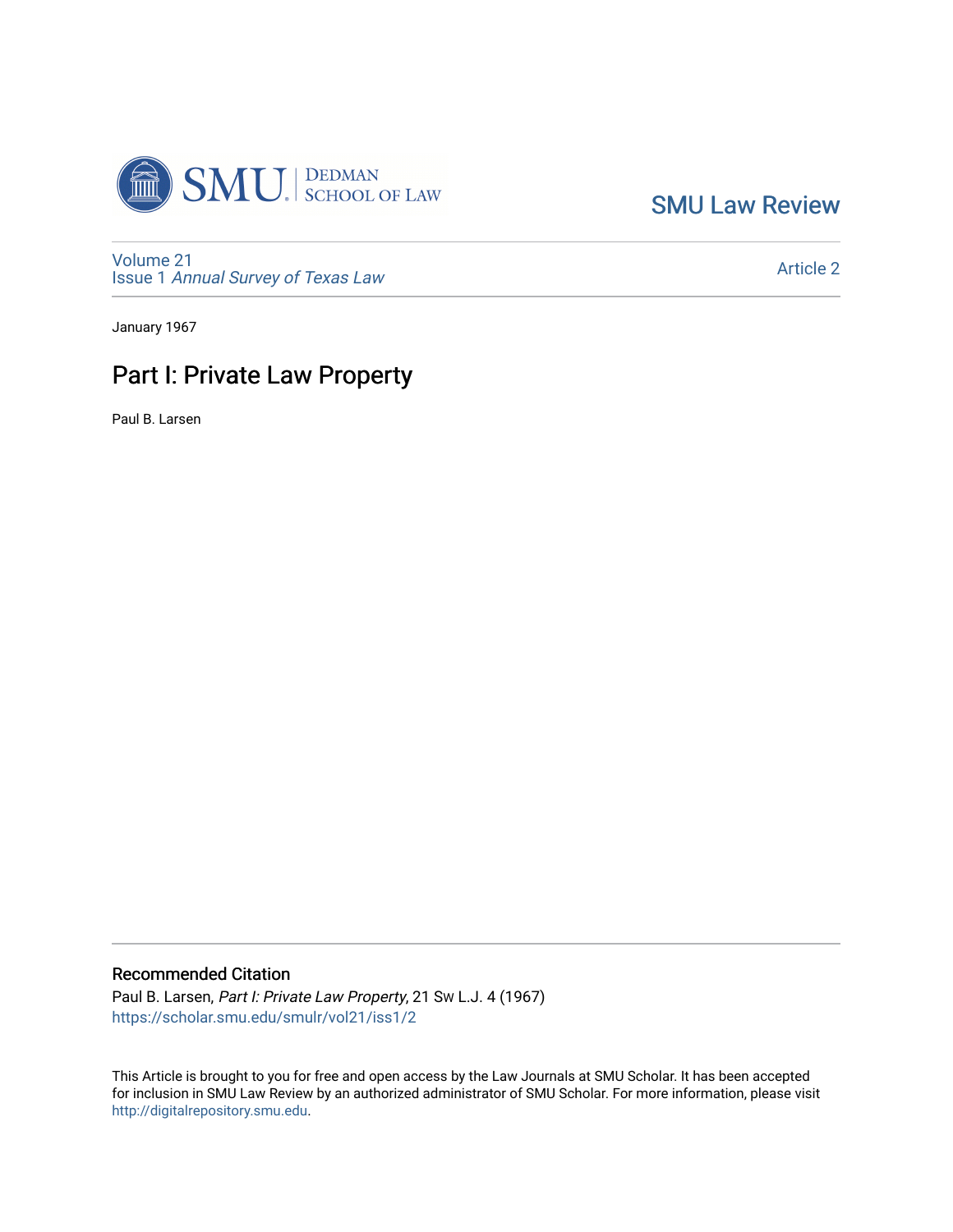# **PART I: PRIVATE LAW**

## **PROPERTY**

*by*

#### *Paul B. Larsen\**

**C** ONTROVERSIAL arguments were offered in Texas property law during the period reviewed, notably those resting on policy grounds. Numerous approaches were also presented focusing on the fine print of contract interpretation, intention of the parties, and complications arising from the reassignment of property. Unusual trends were evident in the areas of water rights, easements, and eminent domain; but regarding landlord-tenant relations and land transactions the judgments were sound and traditional.

#### I. **LANDLORD-TENANT**

*Obligations of a Landlord-Tenant's Option To Purchase.* Often a tenant is granted the first option to purchase the leased property when the landlord indicates a "desire to sell or dispose of his interest." In *Draper v. Gochman'* an unusual twist was added to this standard option relationship when the landlord defaulted on repayment of loans secured by the leased property. A creditor bought the landlord's interest at a foreclosure sale, and the tenant alleged that he had been denied his right of first refusal. He argued that the original landlord had set in motion a chain of events indicating a "desire to sell." The court held that the involuntary sale did not ripen the tenant's preferential right to purchase because the power and right to sell were in the mortgagee or trustee. Thus the tenant's right of first refusal continued through the foreclosure and was subject to maturation whenever the new landlord desired to sell.

*Contractual Obligations of Tenants and Subtenants.* For implied termination of a lease contract the courts will look primarily to the intention of the parties as evidenced by their acts and conduct. Following Texas' reticence in finding implied consent, two cases are worthy of note. A state court refused to find a novation when one tenant assigned his share of the lease to his cotenant, who in turn assigned the entire lease back to the former.' Although all exchanging was done with the landlord's consent, the lease was not terminated. The court held that a tenant is not released from

<sup>\*</sup>B.A., Wilmington College; LL.B., University of Cincinnati; LL.M. (International Law), New York University; LL.M. (Air and Space Law), McGill University; Assistant Professor of Law, Southern Methodist University.

**<sup>1400</sup> S.W.2d 545 (1966).**

<sup>&#</sup>x27;Shoomin v. McAughan, 404 S.W.2d **665** (Tex. Civ. App. 1966).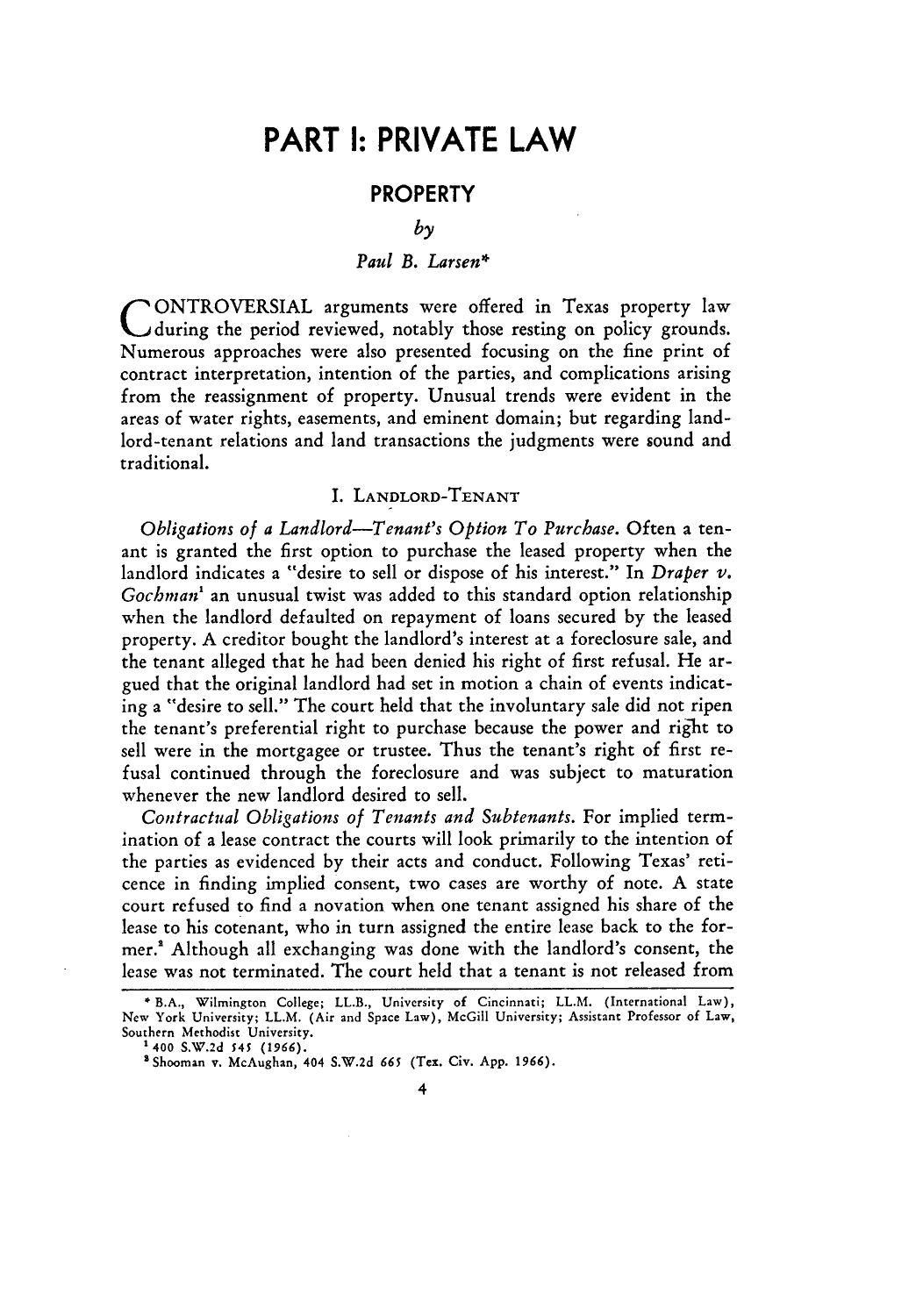his obligation to pay rent by the fact that he assigned the lease with the lessor's consent.

A federal court interpreted Texas law in a similar vein.<sup>3</sup> The court turned down the defendant-tenant's arguments of implied termination of a lease and constructive eviction which were based on the landlord's attempt to find another lessee after the tenant had vacated and defaulted on payment. The court stated established Texas law that a tenant is not released from a lease unless his offer to terminate is acceptd by the landlord through some act inconsistent with the tenant's continued use. It concluded that when the landlord merely searches for a potential new purchaser or lessee, even if the old tenant is informed of such search, he has not affected the tenant's continued use.

A third case presented the problem of an implied sublease agreement.<sup>4</sup> No instruments of assignment had been delivered to the potential sublessee, who as defendant denied any such relationship. However, evidence of the assignment included portions of the written contract terminating business of the original tenant and a landlord's waiver and consent to assignment of the lease. The defendant's entering into possession and paying rent conclusively determined its status and resulting liability for the rent.

*Removal of Improvements.* The tenant is liable to his landlord for removal of improvements that he, the tenant, makes on the land when there is no provision for removal in the lease contract. But when a third party, a nephew of the landlord, came on the land and removed the property three days before termination of a lease, the tenant was not held liable.<sup>8</sup> The court of civil appeals emphasized that a tenant is not an insurer of all property, on the leased estate in absence of an agreement making him one. Here, the landlord made the mistake of suing the wrong party, although the outcome might have been different if the landlord could have established the tenant's consent to his nephew's taking the equipment.

**If** the tenant contracts in the lease for the right of removal, a purchaser of the landlord's interest is also bound by that contract. In one case the purchaser-defendant's exercise of dominion over the tenant's improvements (mostly buildings and irrigation equipment) to the exclusion of the tenant made the new landlord liable as a converter.<sup>®</sup>

## II. **CONVEYANCE** OF INTERESTS **IN PROPERTY**

Established principles of land transactions were tested and left unshaken during the period, but scrupulous care in drafting deeds was emphasized

<sup>&#</sup>x27;South Falls Corp. v. Kalkstein, **349 F.2d 378** (5th **Cir.** *1965).* **For** further discussion **see** Charmatz, *Conflict of Laws,* this Survey at **footnote 67.** <sup>4</sup> Johnson v. Golden **Triangle, 404 S.W.2d** 44 (Tex. **Civ. App. 1966).**

**<sup>&#</sup>x27;Hoge** v. **Lopez,** 394 **S.W.2d 816** (Tex. **Civ. App. 1965).** 'Sharkey v. Hollums, **400 S.W.2d 353** (Tex. **Civ. App. 1966)** *error ref. n.r.e.*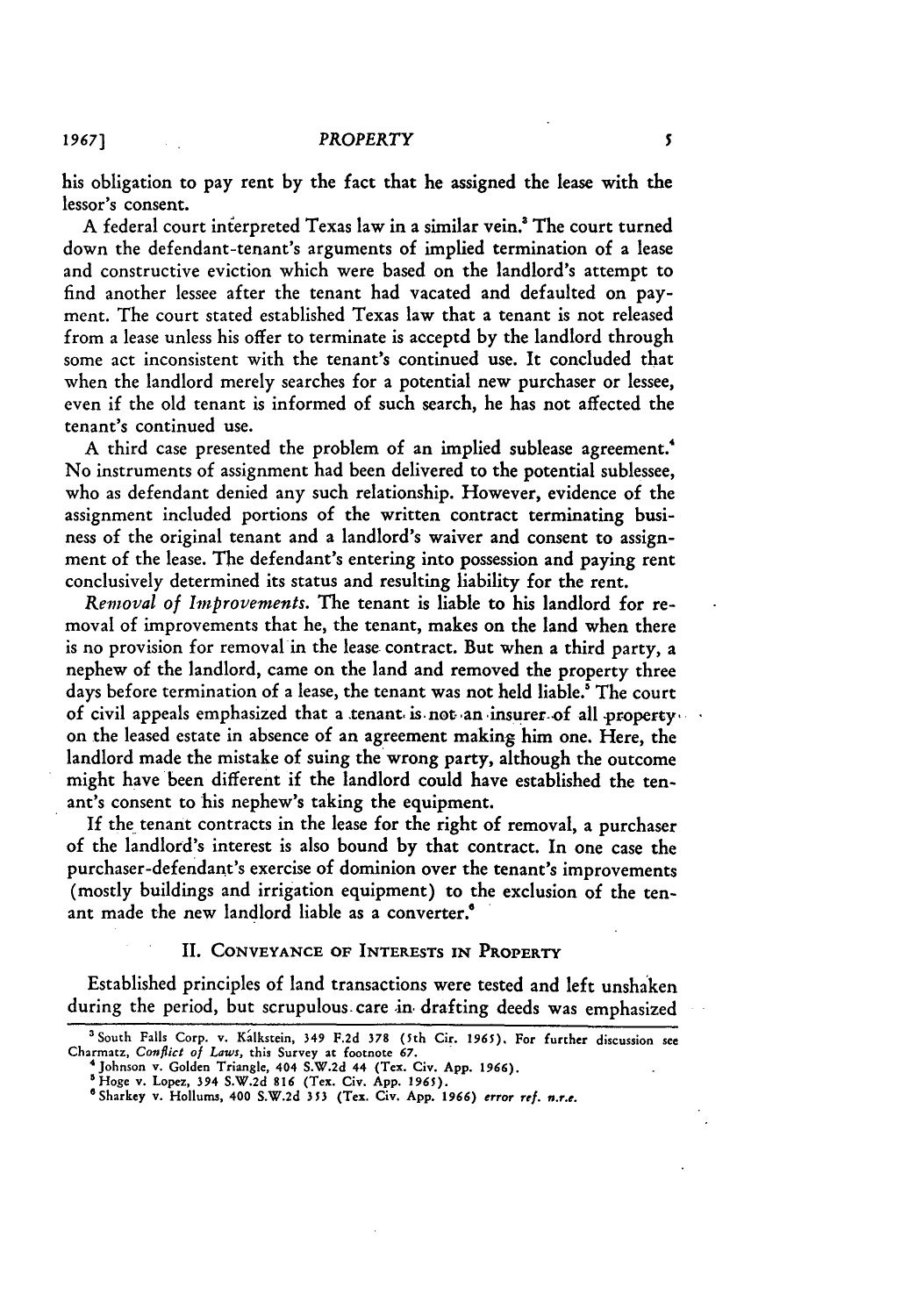by several cases. By omission of one crucial word in a deed of mineral rights a re-grantor was deprived of his interest." The court of civil appeals decided that where the grantor in an original conveyance of the fee *excepted* and *reserved* an undivided one-half interest in the minerals but the reconveyance deed merely *excepted* an undivided one-half interest in the minerals, the effect was to vest full ownership in the original grantor.<sup>8</sup>

In another case carelessness did not prove fatal. A court of civil appeals held that where a description of property is sufficient in a deed, even though the meets and bounds are not set out, the legal standard of proper description is met." The court noted that the timberland in question was described in terms of size, survey, and county and that a surveyor could further identify it by use of deed information and other instruments in the chain of title.

Two cases discussed the elements of possession and intent as evidence of ownership. The first decision held that although the purported grantee obtained possession and control of a deed which conveyed land to him, the grantor did not intend to convey the land but rather to interest a third party in buying. The deed was held void and the cloud on the title removed." In another case, actual possession of realty was held to be notice to the world that the party in possession was the owner, giving a creditor notice of ownership."

Equitable grounds were used as a basis for two decisions. The first dealt with the importance of misrepresentation of water rights as grounds for rescission of a deed." The court of civil appeals held that failure to inform the purchaser of land that oil companies had the right to draw an unlimited amount of water from underneath the land in question gave the landowner the right to void the transaction. In a second case equity established title in a vendee where no deed existed.<sup>18</sup> A cotenant contracted to sell two acres from a larger tract and the vendee went into immediate possession, paid the total price, and improved the land. Although no deed was executed and no other cotenants signed the contract, the court of civil appeals held that an equitable partition had taken place. To reach this decision the

<sup>7</sup>Coyne v. Butler, 396 S.W.2d 474 (Tex. Civ. App. *1965).*

<sup>&#</sup>x27;For more discussion of this case see Flittie, *Oil and Gas,* in this Survey.

OWadt v. Brockman, 404 S.W.2d 622 (Tex. Civ. App. *1966) error ref. n.r.e.* In a description of land where there is a conflict between a course and distance description and a description by acreage, the course and distance description will prevail, Arnold v. Stanford, 398 S.W.2d 843 (Tex. Civ. App. 1966). " Estes v. Reding, 398 S.W.2d 148 (Tex. Civ. App. *1966) error ref. n.r.e.*

**<sup>&</sup>quot;** Long Falls Realty v. Anchor Elec., 405 S.W.2d 170 (Tex. Civ. App. 1966). In a personal property case the court also held that mere possession of chattels creates an inference that the possessor has a legal right to the property so that appellant, who did not have possession, failed to establish that he was entitled to the property, Worth Tool & Die Co. v. Atlantis Electronics Corp., 398 S.W.2d *656* (Tex. Civ. App. *1965).*

<sup>&</sup>lt;sup>13</sup> Daniel v. Porter, 397 S.W.2d 89 (Tex. Civ. App. 1965).<br><sup>13</sup> Hernandez v. Dominguez, 399 S.W.2d 385 (Tex. Civ. App. 1966) *error ref. n.r.e*.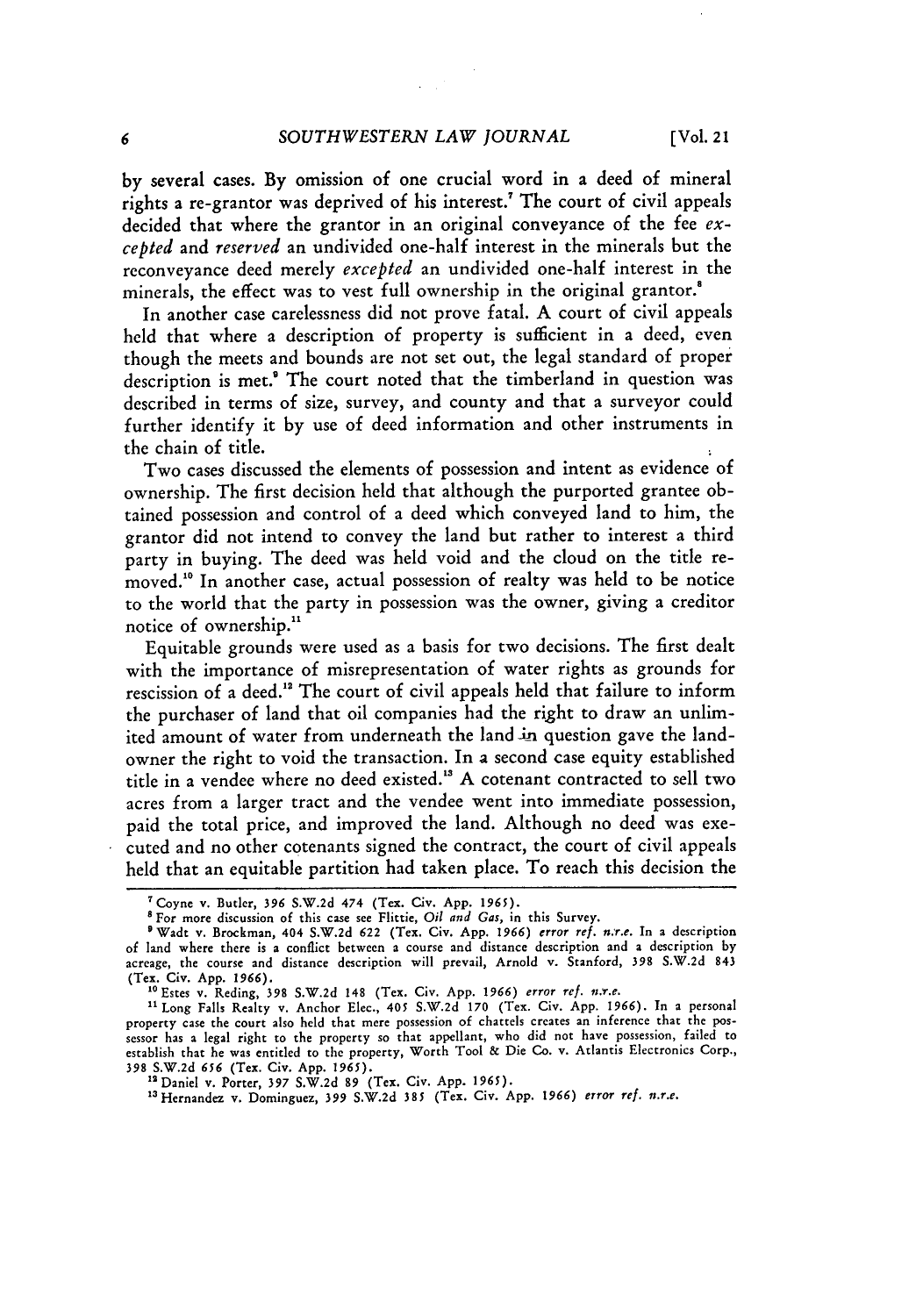court avoided not only the deed requirement but also the requirements of three statutes<sup>14</sup> intended to regulate deeds.

## III. ADVERSE POSSESSION

Texas courts generally construe the adverse possession statutes in favor of those claiming land under them, thus supporting the policy that they are statutes of repose. One case staunchly upheld this policy. However, others involving a lack of intent to possess, cotenancy, and claims made after a foreclosure sale showed that these factors can bar claims.

In one case the plaintiff claimed adverse possession of over ten years which entitled him to ownership under article **5510.** In 1916 the plaintiff had taken physical possession of 10.3 acres (the boundaries of which were shown him), and for forty-seven years he had cultivated it and paid taxes."' In 1940 the plaintiff received and recorded a deed which failed to describe four acres of the land which he had used and believed to be his own. In 1963, when the defendant laid claim to the four acres, the court credited the plaintiff with ten years of peaceable, open, and notorious possession despite the fact that he had not properly checked the deed recitations.

In other cases possession of the premises could not compensate for fatal flaws. A defendant who performed all other requirements to establish his claim was denied title because his statement that he never intended to take anyone else's land was held to be a judicial admission."6 Another case demonstrated that adverse possession is more difficult to achieve when a cotenant is involved since a claimant-cotenant must prove both repudiation of the cotenancy and notice to his cotenant. The latter element may be actual notice or repudiation of such unequivocal notoriety as to charge the cotenant with notice.<sup>17</sup> In the instant case the claimant failed to prove that his cotenant *understood* that the cotenancy was being repudiated.

When the five-year statute of limitations was asserted under article *5509,* requiring claim under deed, a court of civil appeals held that foreclosure on the claimant's land prevented his claiming under deed as required by the statute. The court added that judgment of a foreclosure operates as a legal estoppel to a subsequent assertion of any title which might have existed previously."

#### IV. WATER RIGHTS: NUISANCE

*Damage by State.* Apparently ending an eight-year series of litigation, a court of civil appeals held that the state must compensate a landowner

<sup>4</sup> TEx. REv. Civ. **STAT. ANN.** arts. **1288-90 (1962). "'** Wells v. Harper, 394 **S.W.2d** 540 (Tex. Civ. **App. 1965).**

<sup>&</sup>lt;sup>16</sup> Davis v. Breithaupt, 400 S.W.2d 390 (Tex. Civ. App. 1966) error ref. n.r.e.<br><sup>17</sup> Walton v. Hardy, 400 S.W.2d 390 (Tex. Civ. App. 1966) error ref. n.r.e.<br><sup>17</sup> Walton v. Nacional Credit Corp. 405 S.W.2d 359 (Tex. Civ.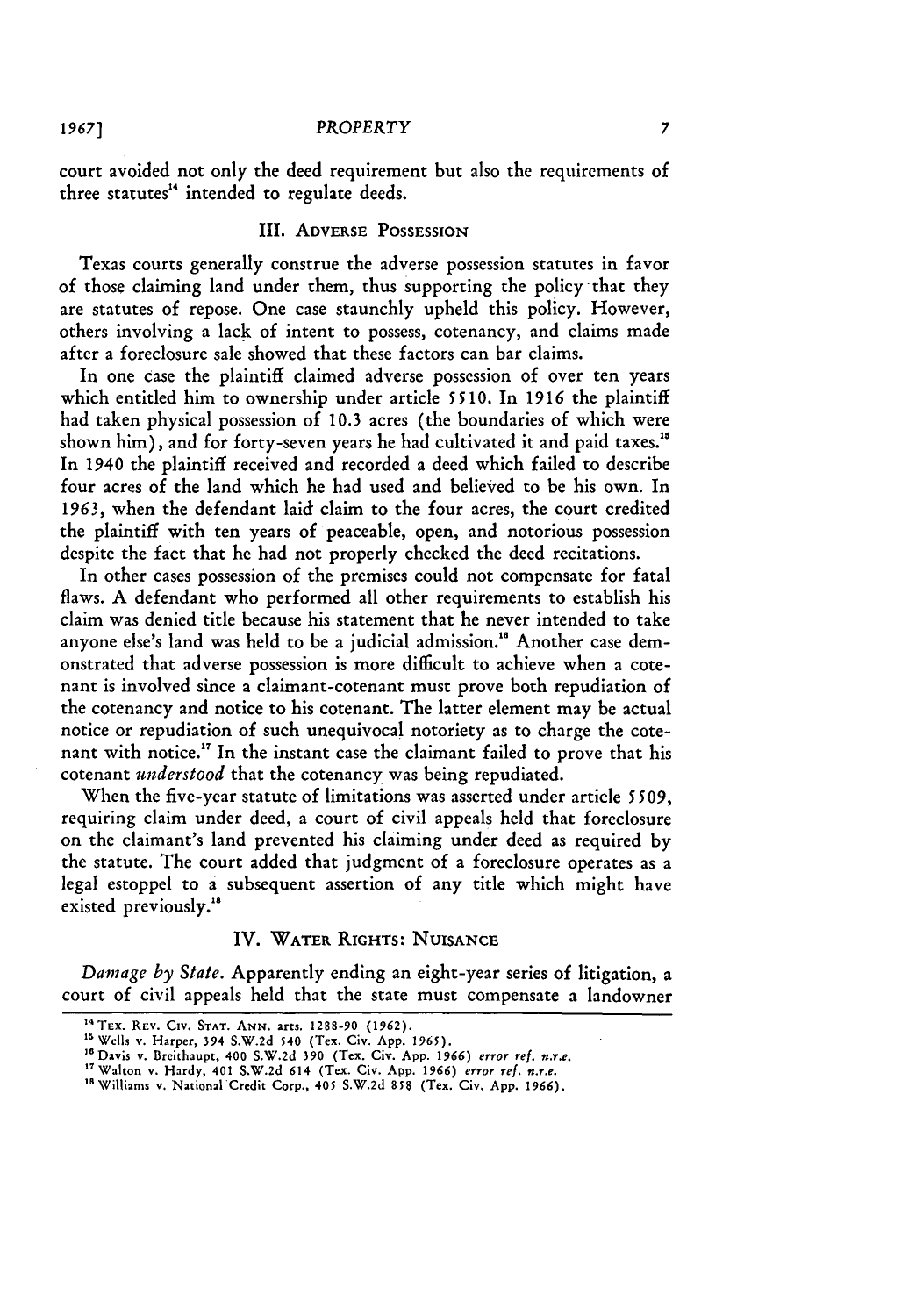when it destroys any dam or other impounding device which is reasonably necessary to the use and enjoyment of water.<sup>19</sup> A 1962 supreme court case growing out of the same controversy had held that the owners had vested rights to have the waters of the San Antonio River flow in its accustomed channel."0 The instant case backed up the supreme court decision by holding that destruction of a dam which diverted water to them damaged a servitude in the bed of the river for which the sovereign was liable to make just compensation under eminent domain.

*Dams on Navigable* Streams. A significant civil appeals case may have the effect of requiring destruction of many dams built on navigable streams.<sup>21</sup> The court disallowed a permit to impound waters from the Medina River for irrigation purposes on grounds that section 1 of article 7500a12 does not vest title to the river beds in the adjacent landowners. Title to the beds of navigable streams remains in the state, and since the dam is therefore not on "his [the landowner's] own property" the Texas Water Commission may not grant permits to impound the waters.

*Injury to Adjacent Landowners.* Two cases emphasized the difficulty facing adjoining landowners who seek damages, due to the requirement in Texas that negligence and resulting damages must be shown.<sup>33</sup> One case held that an unprecedented rainfall causing a dam to break was an act of God,<sup>24</sup> and another stated that a plaintiff must show substantial damage before he can force his neighbor to remove a dike which had backed up surface water.<sup>25</sup> But when a company built a rendering plant near the plaintiff's property and noxious fumes were blown over the adjacent land, a court of civil appeals ruled that nuisance existed as a result of the intervention of wind and atmospheric conditions. Therefore, since it was only temporary nuisance, the statute of limitations did not begin to run at the time the plant was built."

#### V. **EASEMENTS AND DEDICATIONS**

Street *Dedication.* A case of first impression used analogy and balancing of interests to decide whether a street could be dedicated to the city.<sup>27</sup> At

**<sup>1</sup>**San Antonio River Authority v. Hunt, 405 S.W.2d **700** (Tex. Civ. App. 1966) *error ref. mr.e.*

<sup>...&</sup>lt;br><sup>20</sup> San Antonio River Authority v. Lewis, 363 S.W.2d 444 (Tex. 1962)

<sup>&</sup>quot; Garrison v. Bexar-Medina-Atascosa Water Improvement Dist., 404 S.W.2d **376** (Tex. Civ. App. 1966) *error ref. n.r.e.*, 20 Sw. L.J. 938.<br><sup>22</sup> TEX. REV. CIV. STAT. ANN. art. 7500a, § 1 (Supp. 1966): "Anyone may construct on his

own property a dam or reservoir to impound or contain not to exceed two hundred (200) acre-feet of water for domestic and livestock purposes without the necessity of securing a permit." 2'3Turner v. Big Lake Oil Co., 128 Tex. **155, 96** S.W.2d 221 **(1936)** overrules the *Rylands v.*

*Fletcher* doctrine of strict liability in Texas.

<sup>&</sup>lt;sup>24</sup> Benavides v. Gonzales, 396 S.W.2d 512 (Tex. Civ. App. 1965).<br><sup>25</sup> Cable v. Shockley, 402 S.W.2d 289 (Tex. Civ. App. 1966).

Cabla v. Shockley, 402 S.W.2d **289** (Tex. Civ. App. **1966).**

TYoungblood's, Inc. v. Goebel, 404 S.W.2d **617** (Tex. Civ. App. **1966)** *error ref. n.r.e.* For further discussion see Rasor, **Tarts,** this Survey at footnote **63.** "'Palafox v. Boyd, 400 S.W.2d 946 (Tex. Civ. App. 1966).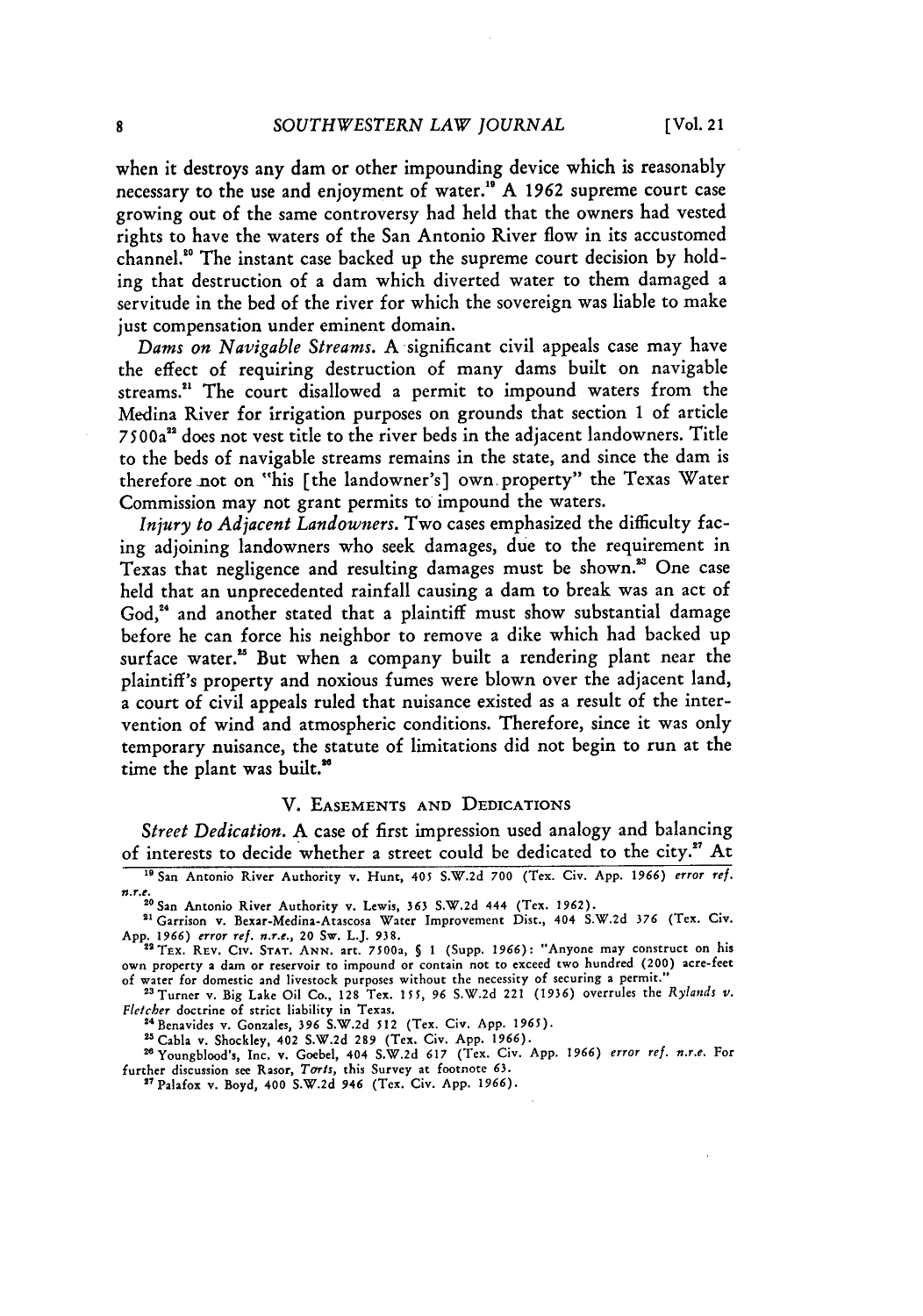issue was whether a developer, having sold land to two purchasers who expected to live on a dead-end street, could dedicate adjoining property without their approval. The court ruled affirmatively, that any injury was *damnum absque injuria.* **By** analogy to deed restrictions, it reasoned that the developer could dedicate unsold building lots to be used as streets subsequent to the filing of the original plat and added that it would be impractical to require a developer to obtain permission of all interested persons before making the dedication.

*Implied Easements. Bickler v. Bickler"* followed the rules of implied easements, that use must be apparent, continuous, and necessary. In the case the Texas Supreme Court rejected a claim that the landowner had another driveway easement by way of an adjoining piece of land which he owned. The court held that this alternate easement was to be used only in connection with the adjoining lot and that it would abuse this easement to impose upon it traffic coming from the lot in question. The court noted that the driveway easement to the adjoining lot did not specify that the easement could be used for access to other lots, suggesting that where there is an express easement the terms will be strictly construed.

*Use of Easements.* Two courts of civil appeals construed easement contracts strictly, limiting liability for a legitimate use in one and constricting use in another. The first opinion showed a tendency to protect a grantee by limiting his liability to a tenant. The landloard gave an oil company a pipeline right-of-way, expressly releasing the company from liability for damages except those caused by negligence. The tenant on the land consented to the easement on condition that the company pay for any crop damage. In a suit by the tenant against the company to recover damages other than to crops, the court refused relief because, "Every easement carries with it the right to do such things as are reasonably necessary for the full enjoyment of the easement.'"' There are limits to that enjoyment, however, as indicated by another case. There, an express easement permitted the grantee "to use the railroad switch track and grounds" and expired when the track was closed. The court held that the grantee could not retain the easement in order to accommodate truck traffic because when an easement is granted for a special purpose the grantee is restricted to such purpose, without the necessity for specific negation in the grant of all other purposes.<sup>30</sup>

#### **VI.** LAND **UTILIZATION**

*Zoning.* The conclusive effect of a zoning board's decision was highlighted in a civil appeals case where the court held that only in cases of

<sup>&</sup>quot;403 **S.W.2d** 354 **(Tex. 1966).**

**<sup>&</sup>quot;'Phillips Petroleum Co. v. Terrel, 404 S.W.2d 927 (Tex. Civ. App. 1966).**

**<sup>30</sup> Kearney & Son v. Fancher, 401 S.W.2d 897 (Tex. Civ. App. 1966)** *error ref. n.r.e.*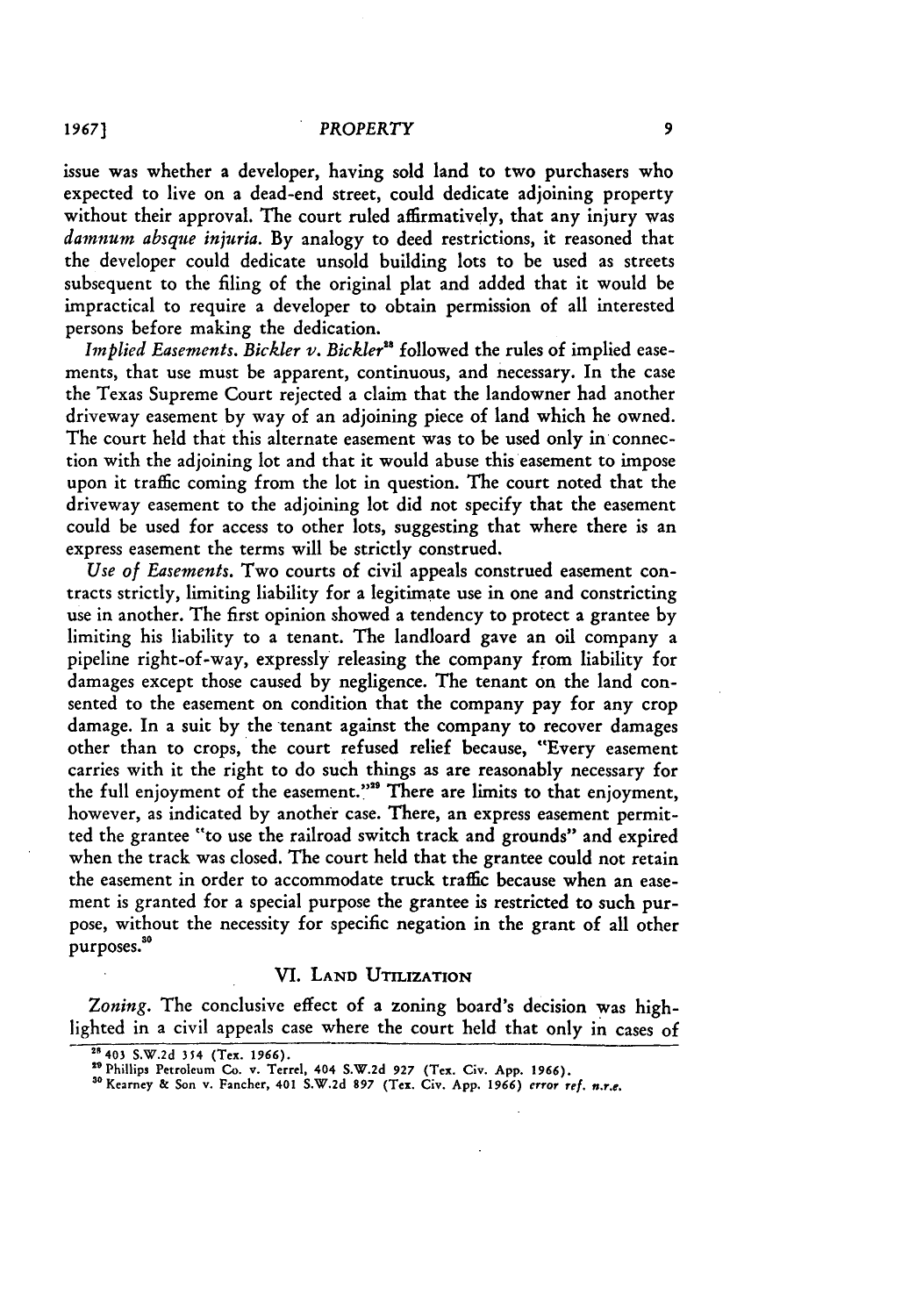"clear abuse of municipal discretion" may a court upset such a board's decision. Otherwise, the courts will not substitute themselves as the triers **of** facts.

Two other civil appeals cases were significant, one dealing with notice of zoning hearings and the other with judicial relief from adverse zoning regulation. The plaintiffs in the first case<sup>32</sup> alleged that two notice statutes did not provide due process and that under one statute the requirements were not strictly met. The court denied both of these arguments. The court said that article 1011d, permitting notice by publication for hearings to amend zoning regulations, and **1011f,** requiring notice to those persons listed on the latest approved city tax rolls for zoning commission hearings, met constitutional standards. The court took the pragmatic view that stricter notice requirements would be impractical. The second allegation, regarding article **1011f,** was discarded because the plaintiffs, even though they owned property within 200 feet of the area involved and would have received individual notice under the statute, were not listed in the latest approved city tax rolls as owners of the property.

The second case<sup>33</sup> permitted the owner of a slaughterhouse to obtain injunctive relief against the city's order that such use be terminated without the plaintiff having to first obtain a fact determination from a board of adjustment. The court held that the injunction could be based upon implied facts and that it is within the trial court's discretion to order the injunction. The court held that the trial judge did not abuse his discretion because the city was threatening criminal action against the plaintiff which would have damaged him.

*Restrictive Covenants, Subdivisions and Injunctions.* Restrictive covenants as a private method of controlling land use were tested in several cases, and the results indicate that property owners and developers may restrict their neighbor's use of property with covenants almost as effectively as the public can through zoning. One court restated the rule that when restrictive covenants are placed in all deeds, every purchaser in a subdivision is bound by them and is able to enjoy their benefits. And since the rule against perpetuities does not affect restrictive covenants, there is no time limit on their existence.<sup>34</sup>

A case with a peculiar fact situation permitted a neighbor to enforce a covenant restricting obstructions to access and enjoyment of lake facilities." A fence built on dry land was later inundated when the lake rose

<sup>&</sup>quot;Frost v. Village of Hilshire, 403 S.W.2d **836** (Tex. Civ. App. *1966) error ref. n.r.e.*

<sup>&</sup>quot;Lawson v. City of Austin, 404 S.W.2d 648 (Tex. Civ. App. **1966).** For further discussion see FitzGerald, *Administrative Law,* this Survey at footnote 35.

<sup>3</sup>Allums v. City of Carthage, 398 S.W.2d **798** (Tex. Civ. App. 1966). 3 Cornett v. City of Houston, 404 S.W.2d **602** (Tex. Civ. App. **1966).**

<sup>&</sup>quot;Shepler v. Falk, **398** S.W.2d 151 (Tex. Civ. App. **1966)** *error ref. n.r.e.*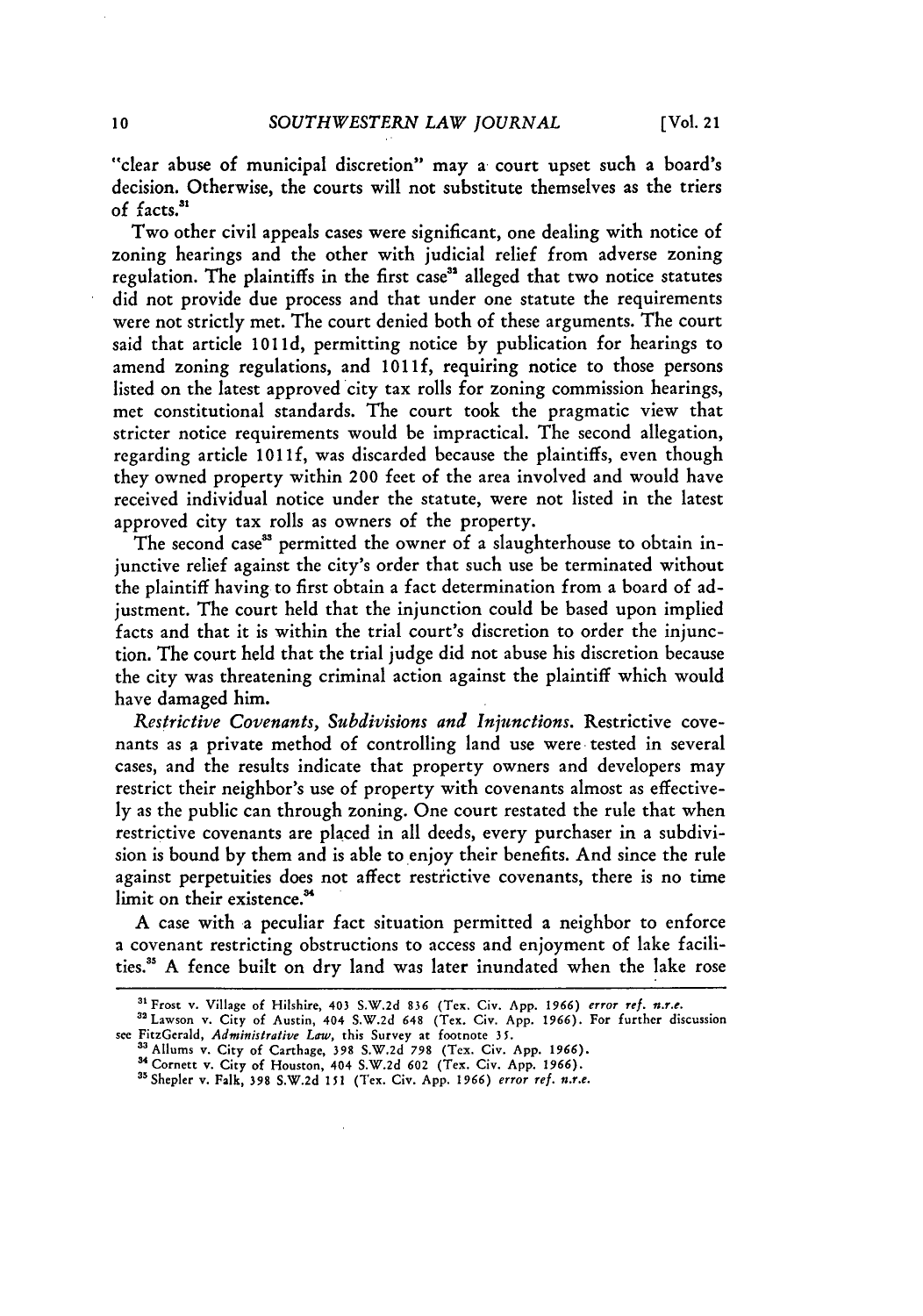and the court held that it then became an obstruction to use and enjoyment.

One case outlined the rules concerning residential and commercial use of land." A lot owner in a residential subdivision converted her garage into a beauty parlor. She did not advertise or block streets and only three or four customers a day came to the shop. In construing two clauses of the deed restriction, one prohibiting "noxious and offensive activities" and another permitting use for residential purposes only, the court held that the beauty parlor was commercial in nature. The court did, however, note several exceptions, under the test that business uses "clearly incidental" to the use of the house as a residence are permitted. Examples include the following: professional men seeing clients at home, business men working or entertaining for business purposes, or salesmen keeping samples at home.

In two cases involving a conflict between private landowners and public interest, the latter was given priority. A developer sought to dedicate a street to the city, although landowners in the subdivision purchased with the expectation that there would be no such dedication as indicated by a filed plat. The court permitted the dedication for the public's benefit.<sup>37</sup> Another landowner who had an expensive residential house in a rural area sought an injunction against construction of an automobile race track and a drag strip. The court denied the injunction regarding the race track because there was sufficient evidence of the recreational and economic value to the public. However, the court granted the injunction against the drag strip.<sup>38</sup>

## VII. EMINENT DOMAIN

The right of the state to enforce its rights of eminent domain was generally uncontested during the period, but several cases discussed guidelines in appraisal of condemned land. In *Texas v. Meyer* the strategy of a landowner in a condemnation suit-waiving all damages to the uncondemned part of his land and asking for compensation only for the land actually taken-met with success in the form of a **\$1,000,000** recovery." Because of the waiver, the trial court refused to permit the state to reveal to the jury that the condemned land was part of a much larger piece of land, the access to which would be *improved* by building the road. On appeal the supreme court stated that the appraiser of condemned land must determine the following two factors: **(1)** the fair market value of the strip actually taken, regardless of any benefits derived from the improvements contemplated by the condemnee, and (2) damages for any diminution in value of the land-

*1967]*

**<sup>38</sup>**Vaccaro **v. Rougeou, 397 S.W.2d 501 (Tex. Civ. App. 1966) error ref.** *n.r.e.*

**<sup>3&#</sup>x27; Palafox v. Boyd, 400 S.W.2d 946** (Tex. Civ. **App. 1966).**

<sup>&#</sup>x27;a **Lee v. Bowles, 397 S.W.2d 923 (Tex.** Civ. **App.** *1965).*

**<sup>3&</sup>quot;403 S.W.2d 366 (Tex. 1966).**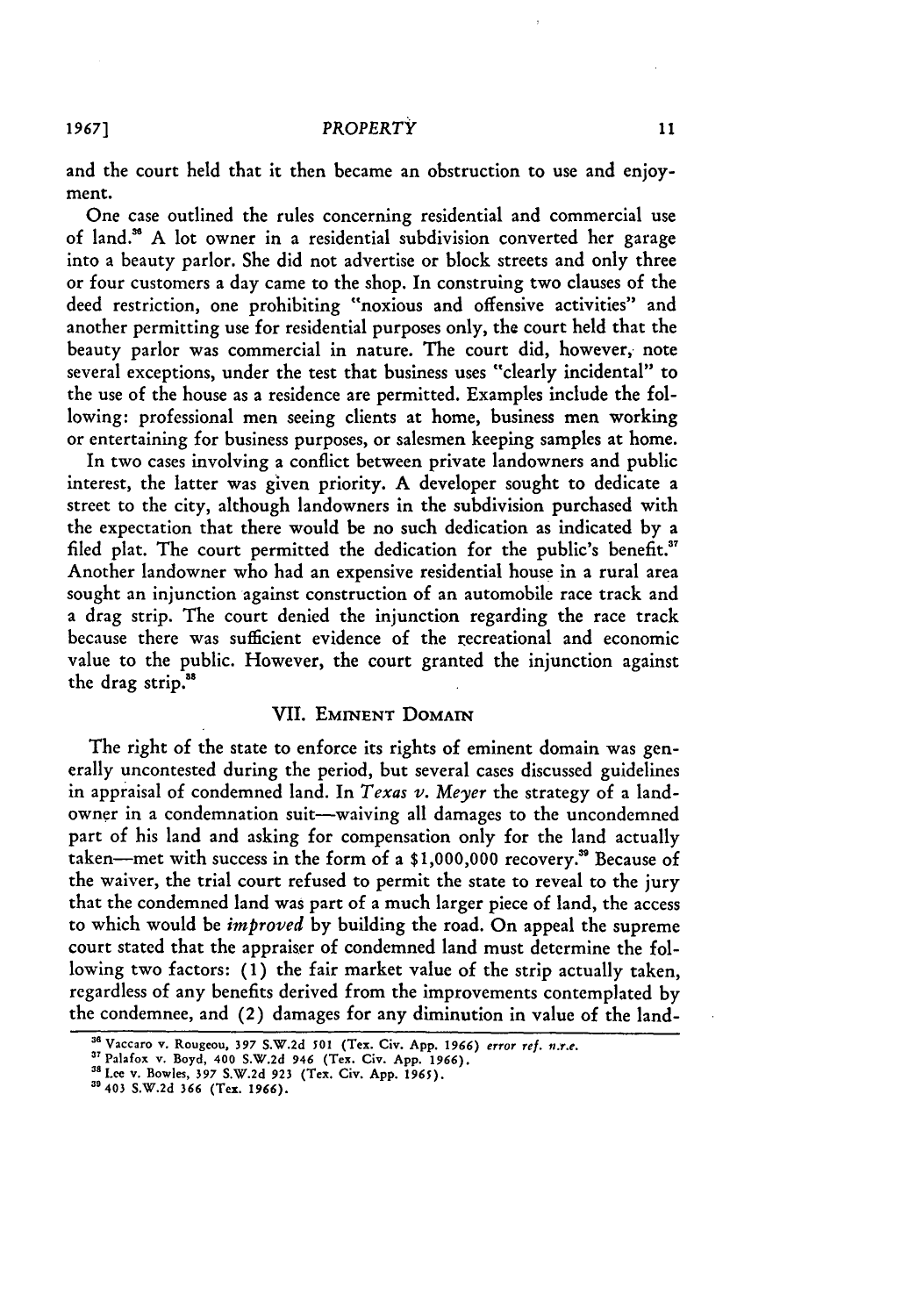owner's remaining property by virtue of the severance, or the use to which the strip taken is to be put. Such diminution may be offset by increased value of the remaining land by reason of the improvement to be constructed on the land taken. Therefore, the court held that any possible improvement in access to the remainder could be considered. only in connection with diminution of value of the remaining land. Since the landowner waived damages to the remainder, improved access did not come into question.

A second major appraisal principle was stated by the court in the same case. It refused to permit the state's appraisers to suggest an average price per acre of the entire tract and then apply a uniform rate per acre to the entire acreage including the front-lying acreage which was actually taken. In making this decision the court disapproved a prior line of Texas cases.<sup>40</sup> It reasoned that since no damage to the remainder was claimed by the landowner, its evaluation was not necessary.

In measuring damages for condemnation one court of appeals expressly restricted the "cost to cure" formula to temporary damage.<sup>41</sup> Moreover, the court found the damage to be permanent even though there was some evidence that it could have been cured. Finally, a federal case dealt with the question of who must bear the cost of a survey needed to determine the amount of land being condemned. Construing Texas law, the court held that reimbursement for a special survey to replace the government's inadequate one is the obligation of the condemning authority and part of just compensation.<sup>42</sup>

#### VIII. PUBLIC LANDS

Two cases construed article 5421c dealing with vacant public school lands. A court of civil appeals considered the issue of whether previously submerged lands along the Gulf of 'Mexico, which due to accretion had become exposed and were vacant lands, were subject to claim by the upland owners.<sup>43</sup> After reviewing the statutory history for claiming vacant, unpatented lands the opinion noted the strong Texas public policy that courts have "zealously guarded . . . the rights of this State to the public lands." The court then held that these mud flats could not be claimed as vacant and unsurveyed public school lands under the statute.

Uncertainty in Spanish land grants of 1769, which allegedly left unpatented land between portions granted, was the subject of a suit by a claim-

<sup>4</sup> McFaddin v. State, 373 S.W.2d **259** (Tex. Civ. App. 1963) *error ref. n.r.e.;* Harris County Flood Control Dist, v. Hill, 348 S.W.2d **806** (Tex. Civ. **App. 1961). <sup>41</sup>**San Antonio River Authority v. Hunt, 405 S.W.2d 700 (Tex. Civ. App. **1966)** *error ref.*

*n.r.c.* S-United States v. Lee, **360 F.2d** 449 (5th Cir. *1966).*

<sup>&#</sup>x27;"Butler v. Sadler, 399 S.W.2d 411 (Tex. Civ. App. *1966) error ref. n.r.e.*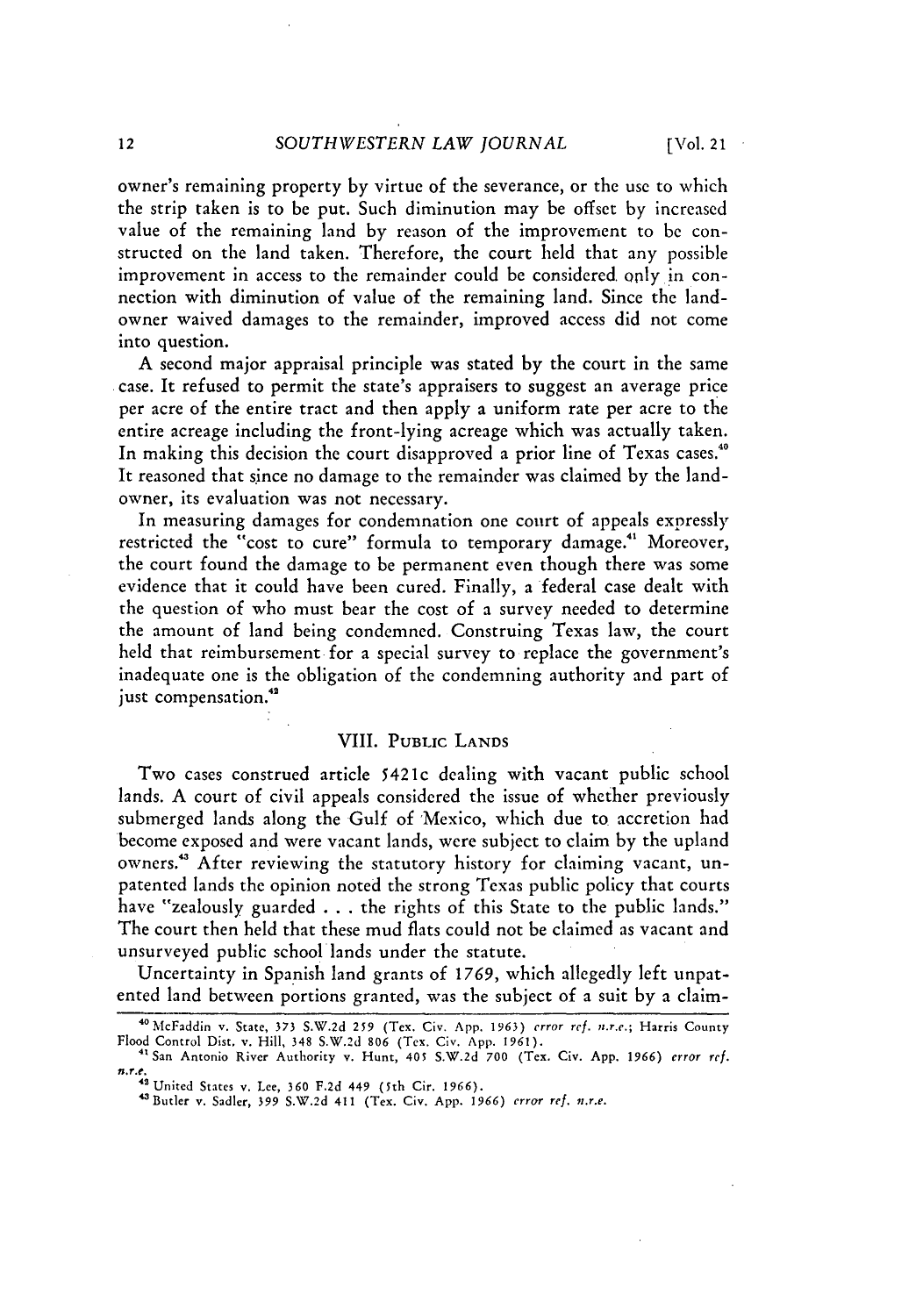ant who sought to have the land declared vacant.<sup>44</sup> The court of civil appeals **held** that the original grant was intended to be joined, leaving no gaps of untitled land, and that when two tracts have a common boundary the state cannot pull them apart. Due to this presumption and the fact that the land had been occupied and used in the past under claim of ownership, there was no title in the state which would permit a claim under article 5.421c. Since the state had no claim and the plaintiff had no claim superior to that of the possessor, the allegation failed.

## IX. **MORTGAGES AND LIENS**

*Chattel Mortgages.* A warning to automobile and house trailer financers was issued in two cases where the Certificate of Title Act,<sup>45</sup> a penal statute, proved to be an insuperable barrier to recovery by a later mortgagee. Both cases, in the Amarillo and the Fort Worth courts of civil appeal, involved the same parties and similar fact situations, but the attacks dealt with different sections of the act. In the Amarillo case" a mobile home dealer sold trailers to purchasers whose notes and chattel mortgages were assigned to a bank. Upon default **by** the purchasers the dealer repossessed and resold the trailers but this time assigned a new set of notes and mortgages to the plaintiff. The bank, which did not receive the payments from plaintiff to wipe out its lien, took possession of the trailers and resold them. The plaintiff claimed that its lien had priority because **(1)** the plaintiff had not had actual knowledge of the bank's prior lien, and (2) the bank had consented to the resale and thereby had waived its lien. The court dismissed precedent involving waiver in a similar situation," stating that the Certificate of Title Act superceded former chattel mortgage registration statutes in regard to motor vehicles and house trailers. Since the act's requirements<sup>48</sup> were not met there was no waiver. The court charged the plaintiff with knowledge of the bank's lien and declared the plaintiff's lien void.

Under similar facts, with the addition of a forgery **by** the dealer of one of the documents required under the act to acquire title, the Fort Worth court **held** that the bank could not be deprived of its pre-existent lien when it did not participate in or consent to the forgery.<sup>49</sup> It added that even when spurious documents are presented to acquire title, a state agency may not destroy the rights of an innocent mortgagee. Another civil appeals case, dealing with different sections of the penal code, permitted the acts of state

*1967]*

**<sup>&</sup>quot;** Strong v. Delhi-Taylor Oil Corp., **405 S.W.2d 351 (Tex.** Civ. **App. 196). 'TEX. PEN. CODE ANN.** art. 1436-1 **(1953). For** a commentary **on** the act, see Couch, *The Texas Certificate of Title Law,* 3 **VERNON'S PENAL CODE ANN. XIII (1953).**

<sup>&#</sup>x27;Associates **Inv. Co. v. Galloway, 403 S.W.2d 542 (Tex. Civ. App. 1966).** 4'Seichrist-Hall Co. v. **Harlingen Nat'l Bank, 368 S.W.2d** *155* **(Tex. Civ. App.** *1963) error ref. n.r.e.* **"'TEX. PEN. CODE ANN.** art. **52-53 (1953).**

<sup>49</sup> Associates **Inv.** Co. v. Michigan Nat'l Bank, **397 S.W.2d** *552* **(Tex. Civ. App. 1965).**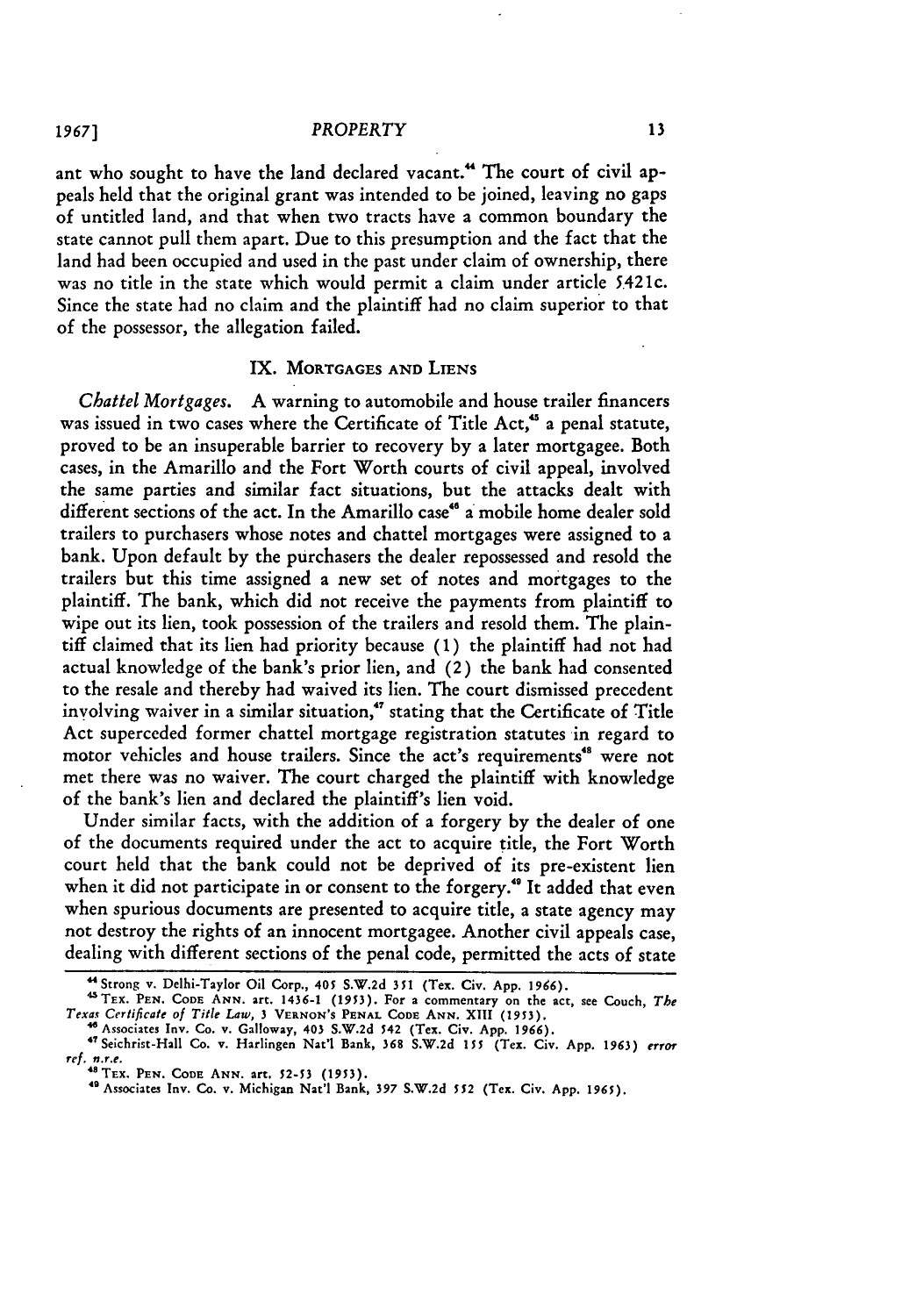agents acting under statute to destroy the rights of an innocent mortgagee who did not participate in or consent to the wrongful acts of the possessor of the chattels." The penal code requires seizure and destruction of equipment used for gambling.<sup>51</sup> Here a billiard hall operator was using mortgaged pool tables and equipment for gambling. The court held that seizure **by** the authorities extinguished the mortgagee's rights to foreclosure under the terms of the pertinent statutes.

*Mechanics' and Materialmen's Liens.* Whether a recorded mechanics' and materialmen's lien to secure a building contract has priority over a later affidavit lien for labor and materials was decided in a civil appeals case. Although the primary contractor's lien was recorded, the court held that this lien had no priority over the affidavit liens because both types of lien relate back to the date of the original contract under which work was done or material furnished."

Two lien holders failed in attempts to attach property, apparently through a misreading of the statutes regarding what property is subject to the liens. In one case a construction company failed to enforce its mechanics' lien on furnishings which were installed **by** another company because the latter had not subordinated its rights to those of the construction company." In another, a subcontractor was denied recovery against an owner, for whom the entire contract was performed, when the primary contractor failed to pay the subcontractor.<sup>54</sup> Since the subcontractor had not complied strictly with the statutory requirements" the owner was not personally liable and the owner's property could not **be** taken.

The holder of a mechanics' or materialmen's lien for improvements to realty can foreclose on the realty itself. Such foreclosure will of course be subject to the rights of prior lienholders. In one civil appeals case the issue was whether a reconveyance to the original owner and cancellation of notes secured by a vendor's lien merged title in the original owner. The reconveyance was followed by another conveyance of the property to a third person. Merger would have made the plaintiff's materialmen's and mechanics' lien for a pump and repairs he had provided superior over the original owner's vendor's lien. Denying the plaintiff's claim of priority, the court allowed use of a presumption of law that the vendor intended to keep the estates separate since this was essential to maintaining his priority over any junior incumbrance." This presumption was allowed to stand despite a pro-

<sup>&</sup>quot;City of Dallas v. Yarbrough, **399** S.W.2d **938** (Tex. Civ. App. **1966).**

**<sup>&</sup>quot;TEX. CODE CRIM.** PRoC. **ANN.** arts. 636-38 **(1952).**

<sup>&</sup>quot;Lubbock Nat'l Bank v. Hinkle, **397** S.W.2d 285 (Tex. Civ. App. 1965) error ref. *n.r.e.*

<sup>&</sup>quot;National Educator's Life Ins. Co. v. Master Video Sys., **398** S.W.2d **358** (Tex. Civ. App. **1965)** error **ref.** *n.r.e.* "Texas No. R.R. v. Logwood, 401 **S.W.2d 886** (Tex. Civ. **App. 1966).**

**<sup>&</sup>quot;** TEX. REv. **CIv. STAT. ANN.** art. 5454 (Supp. **1966).**

<sup>&</sup>lt;sup>56</sup> Baker v. Marable, 396 S.W.2d 222 (Tex. Civ. App. 1965).